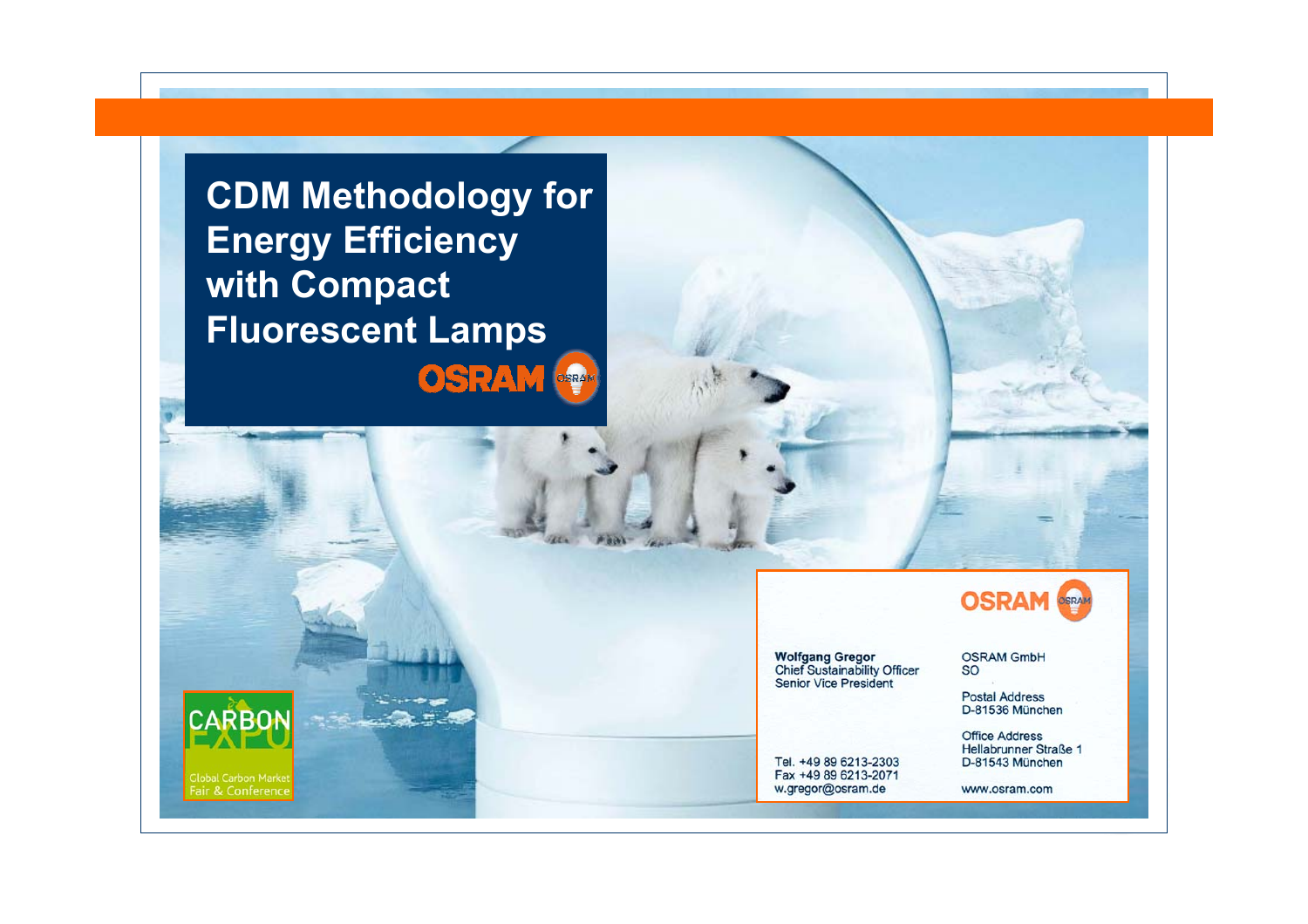| <b>OSRAMs Commitment to the</b><br><b>Environment</b> |                                                               |                                | <b>CARB</b>                                          |                                    |
|-------------------------------------------------------|---------------------------------------------------------------|--------------------------------|------------------------------------------------------|------------------------------------|
| • Employees :<br>More than<br>40.000                  | • Production sites:<br>53 factories in<br><b>18 countries</b> | • Turnover:<br>EUR 4.6 billion | • Group Profit:<br>EUR 481 million<br>10,5% of Sales | • R&D expenses:<br>$5%$ (of sales) |





**COMPACT**

- • OSRAM has made a worldwide commitment to adopt a sustainability philosophy
- This program governs all of our business practices, innovation and code of conduct.
- This sustainability initiative is designed to drive positive results to the triple bottom line addressing social, economic and environmental needs.
- OSRAM is a member of the UN Global Compact, and we actively support *all ten* principles.
- Recycling and the use of recycled material are key elements in our commitment to the environment.

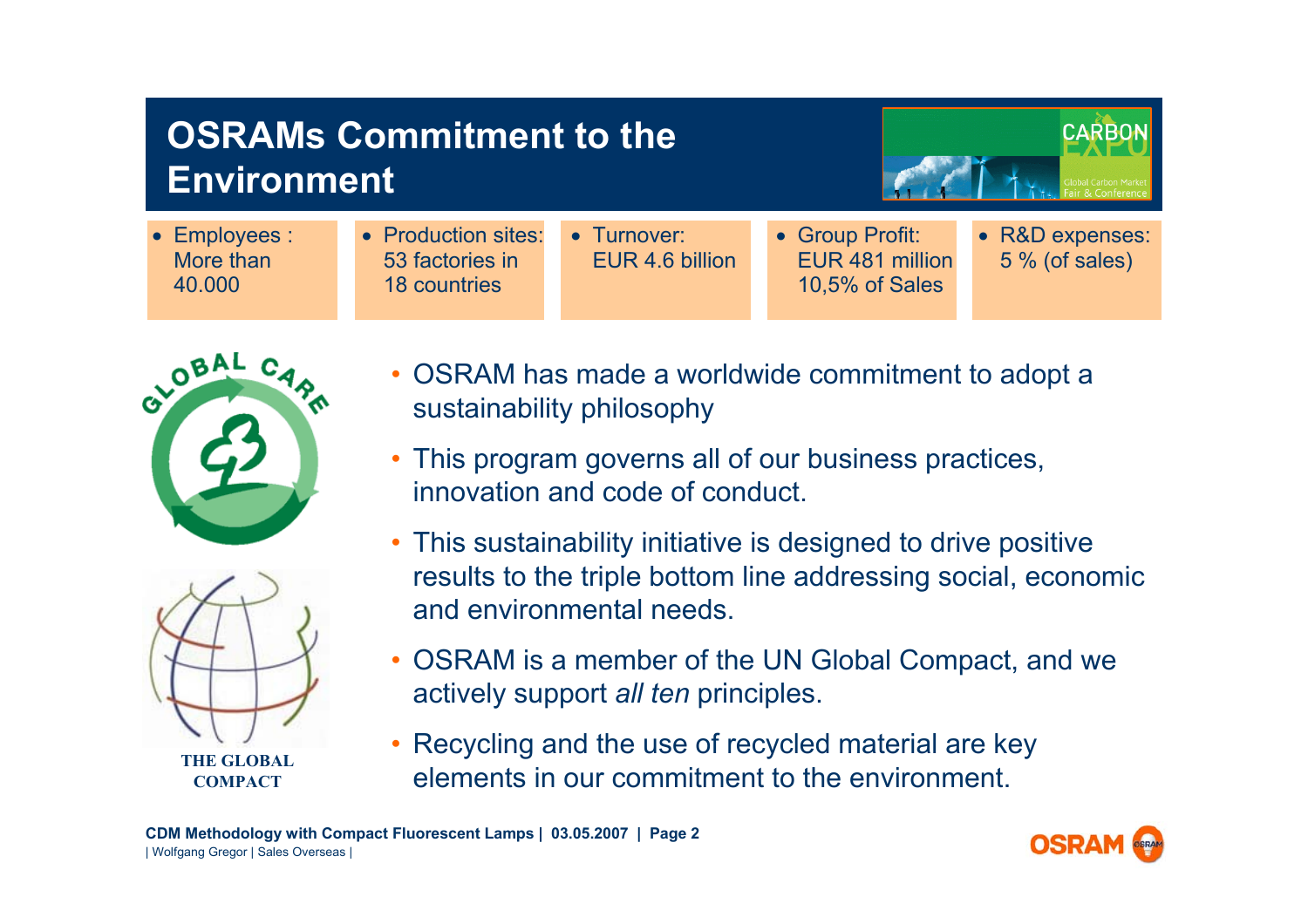## **Climate Protection made easy**



Artificial lighting accounts for 19% of the global demand for electricity

- $\rightarrow$  in Germany approximately 9%
- $\rightarrow$  in USA approximately 24%

Especially in emerging and developing countries lighting accounts for a higher proportion of electricity consumption!

- • Energy-saving lamps consume up to 80% less electricity than ordinary light bulbs and last up to 15 times longer.
- Over its entire life time an OSRAM Longlife energy-saving lamp will save a total around 1 MWh of electricity and around 0,5 t of CO $_2$  emissions.  $\rightarrow$  more than a tree can absorb in 15 years.
- **→ A 30% worldwide change to energy-efficient lighting systems could reduce CO2 emissions by 260 million tonnes and save 460 billion kWh of electricity.**

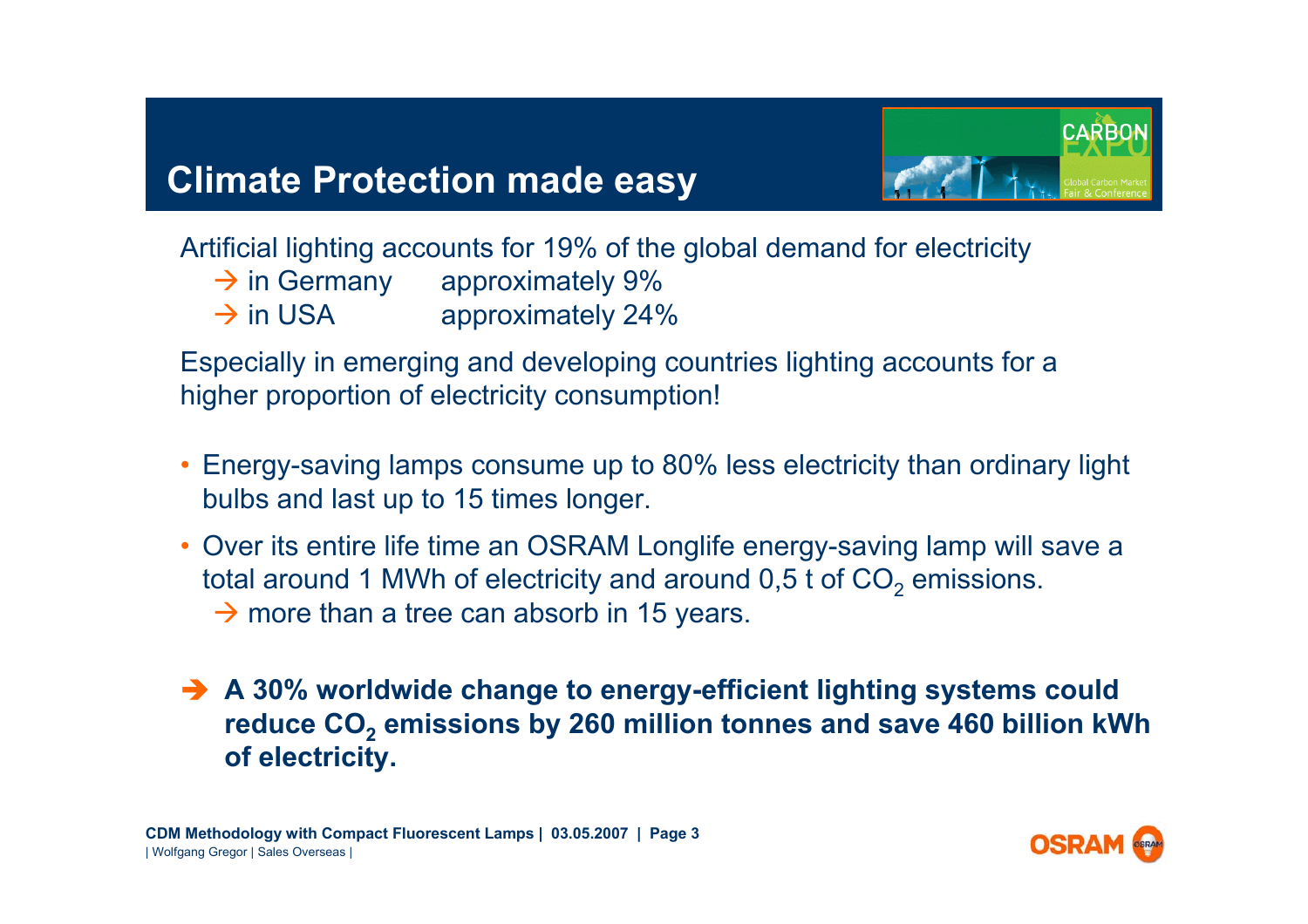## **Climate Protection and CDM**



In 1985 OSRAM invented the first Compact Fluorescent Lamps with integrated ballasts (CFLi).

At a very early stage OSRAM decided to make use of the CDM, as energy saving lamps can substantially contribute to climate protection.

The target group of OSRAM CDM policy comprises households that otherwise could not afford to buy energy-saving lamps.

*" The CDM projects will lead to an appreciable reduction in CO2emissions, help emerging and developing countries to keep their energy needs at low levels, and save consumers in these countries their hard-earned cash! "*

Note: Even without CDM, OSRAM is involved in the main global DSM and Worldbank CFLi projects for lighting.

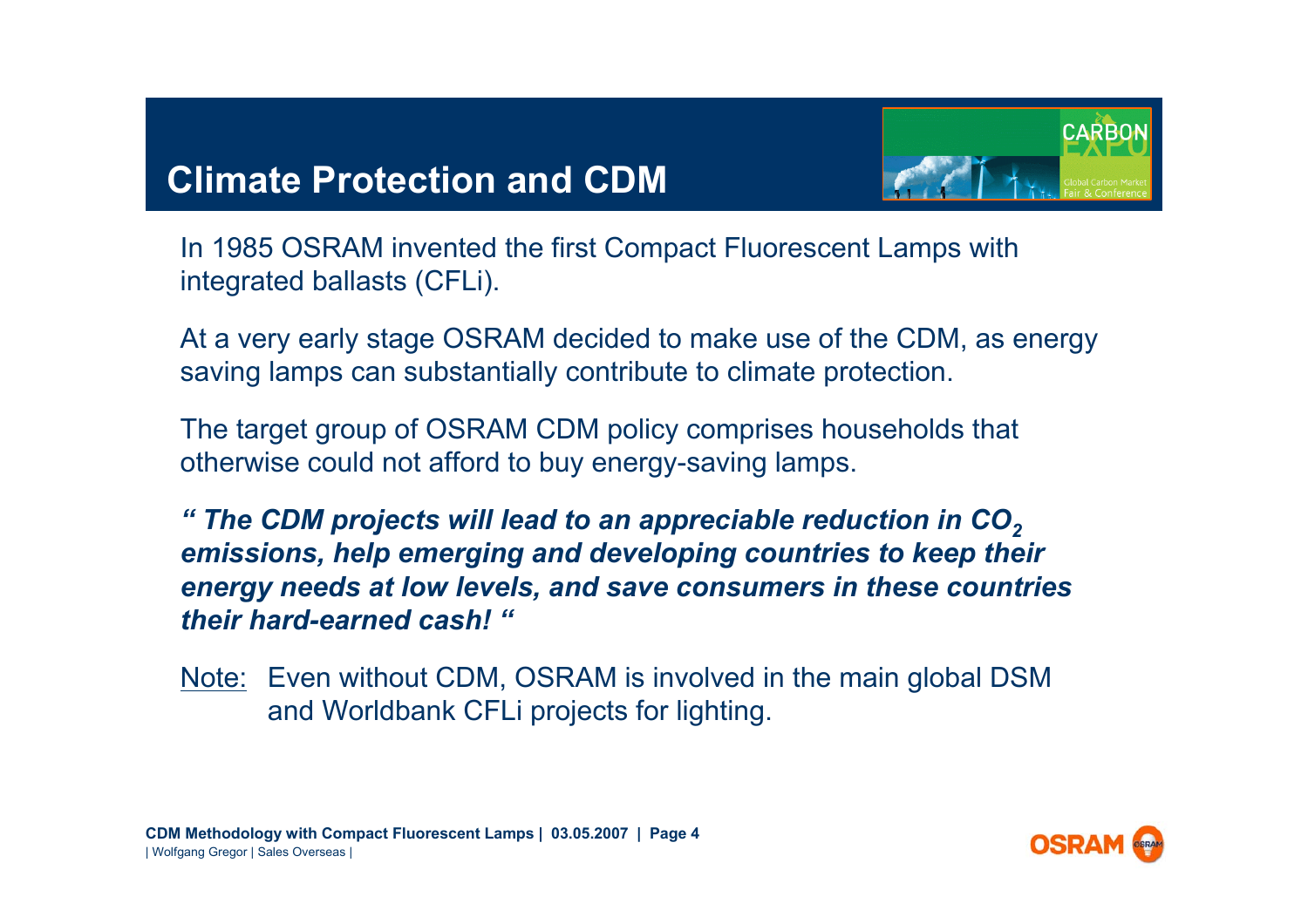# **CDM Methodology for Energy Efficiency with Compact Fluorescent Lamps**



**Energy Savings (in kWh) x** Grid Emission Factor (g CO<sub>2</sub>/kWh) **x Project Duration (10 / 3x7 years) => CER's** Product Requirements:

#### **DULUX EL Longlife**



- 15.000h lifetime (4h/day x 365days x 10years = 14,600h)
- provide high quality with stable lumen output over whole lifetime
- endure voltage fluctuations
- endure different climate conditions

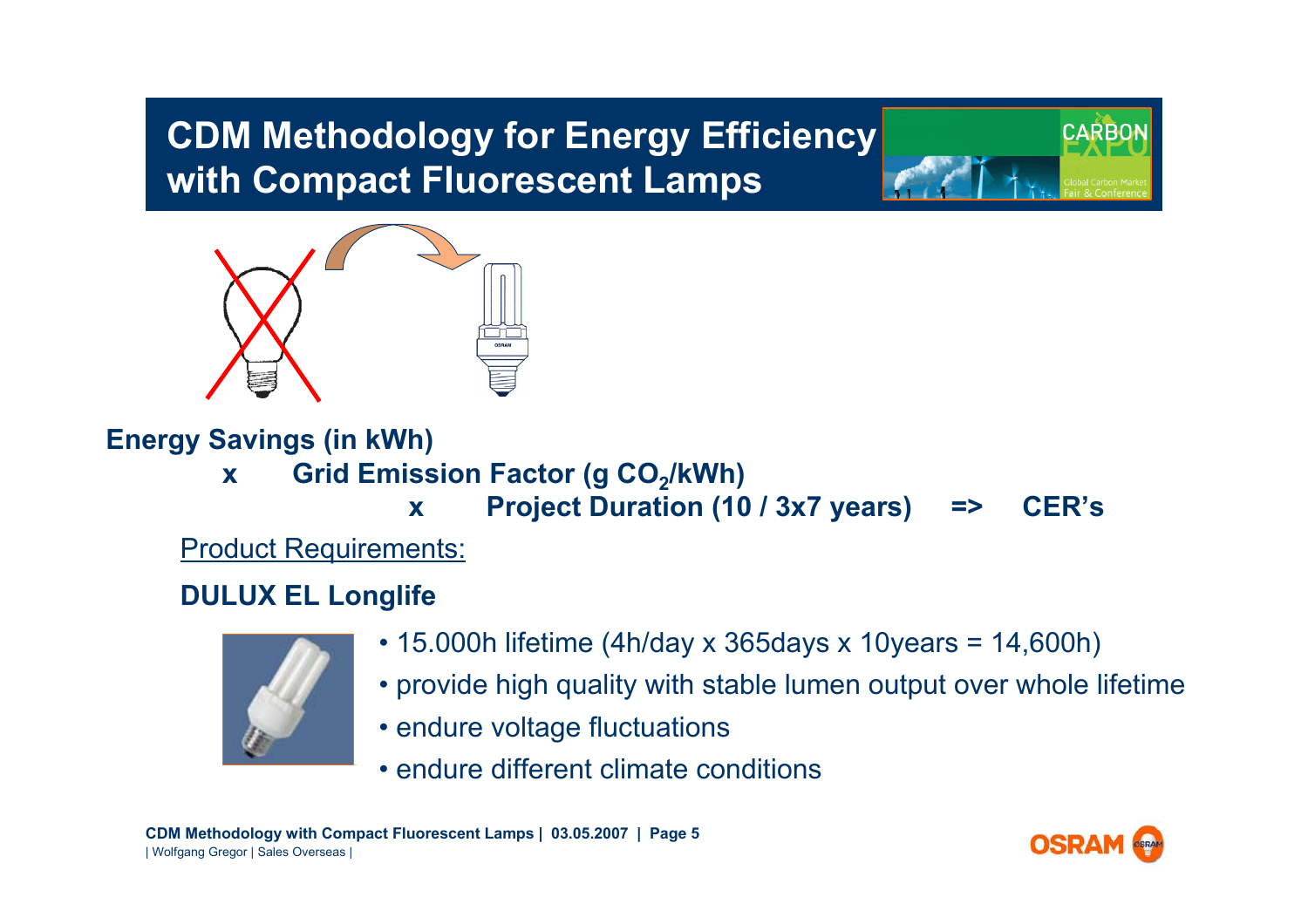# **CDM Methodology for Energy Efficiency with Compact Fluorescent Lamps**

The philosophy of the OSRAM CDM methodology leads to a sustainable change of consumer lighting behaviour!

Main requirements are:

- education of users
- a stable product quality

in order to avoid a fallback to conventional lighting and **a loss in consumer trust!**

and

#### **if the product fails during the project time**  $\rightarrow$  **no CER's**

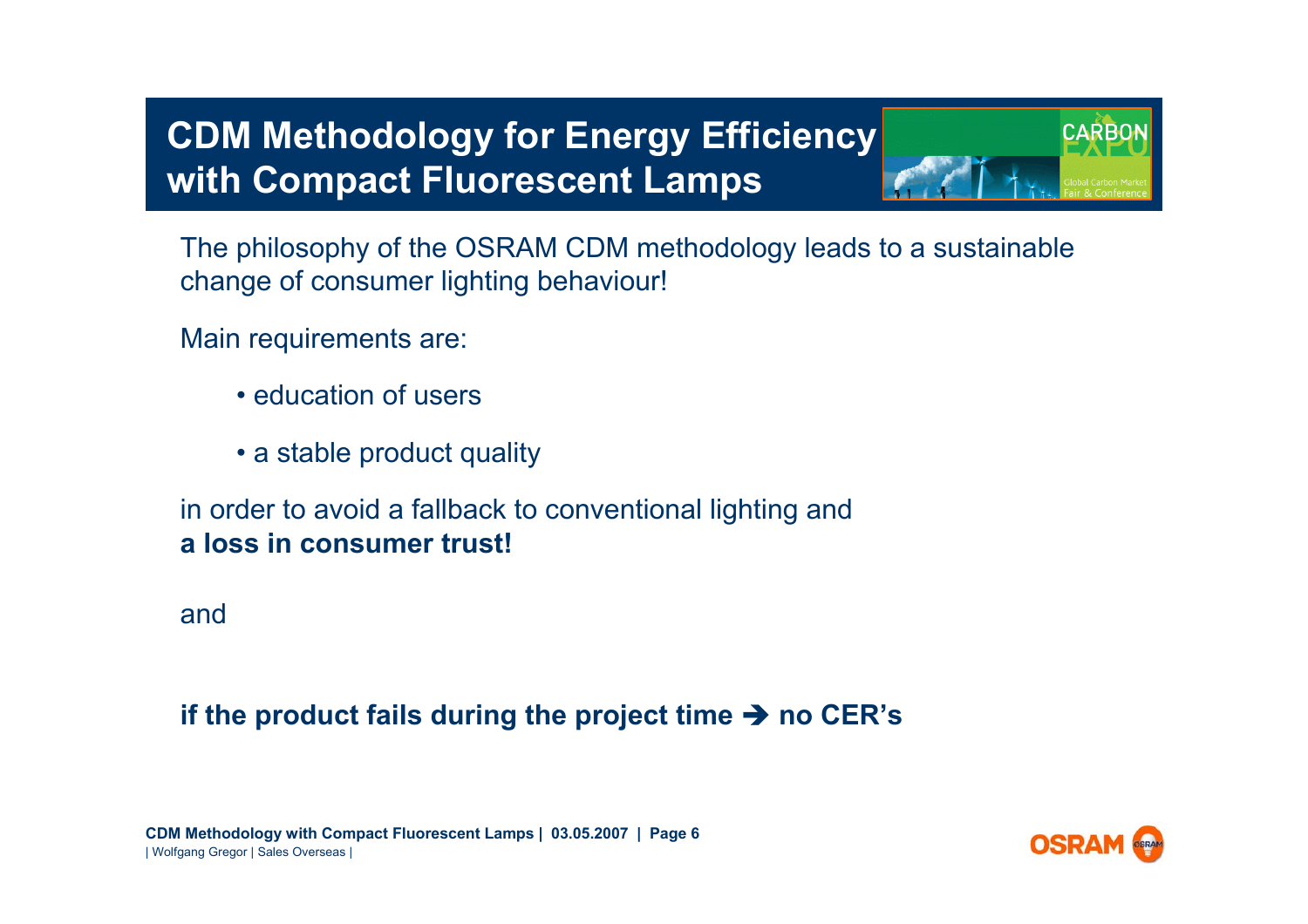## **Methodology**



- • The approved methodology is the first of its kind with respect to energy efficiency for private households
- $\bullet$ BMU proactively supported the project idea behind the methodology
- • Duration 2,5 years with two rejections prior to approval. Each rejection was leading to additional requirements, thus increasing the complexity.
- • In the start-up period the communication with UNFCCC was extremely difficult. Direct communication was impossible, thus resulting to substantial delays and cost increase of the project.
- •Even global enterprises are lost without an experienced CDM consultant.

Note: Midsize companies with limited resources are clearly disadvantaged by the very complex UNFCCC methodology process!

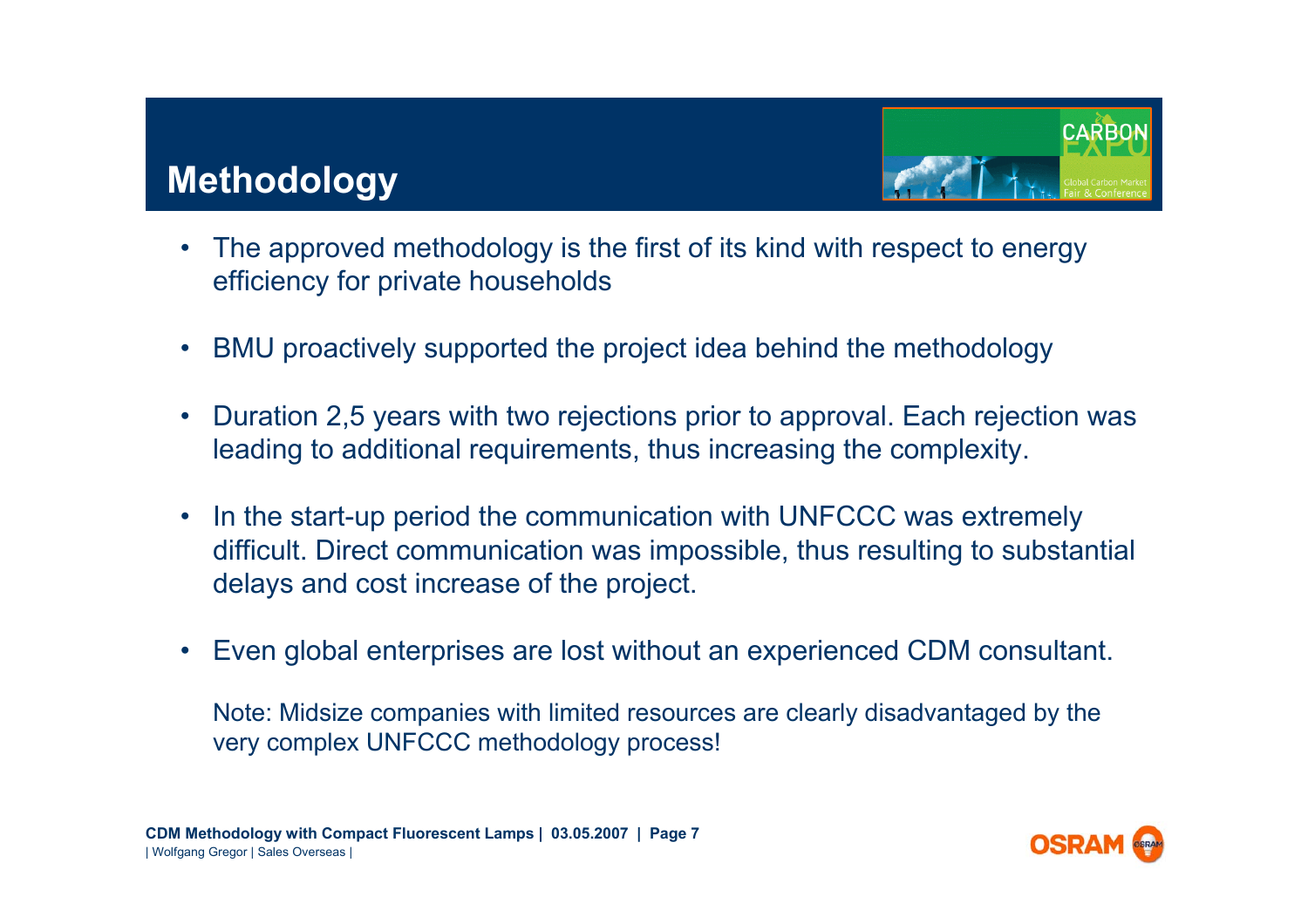## **Methodology – Risks**



- Presently OSRAM is developing a CDM partner model in several emerging and developing countries
- Target countries are mainly China, Indonesia, South Africa and the former GUS countries
- Prime target is the free CFLi distribution to consumers who normally cannot afford to purchase energy-saving lamps
- High risks are involved due to:
	- $\triangleright$  Technical instability of grid
	- $\triangleright$  Local consumer behaviour / Theft of lamps
	- $\triangleright$  High investment risk
	- $\triangleright$  Extremely complex monitoring mechanism